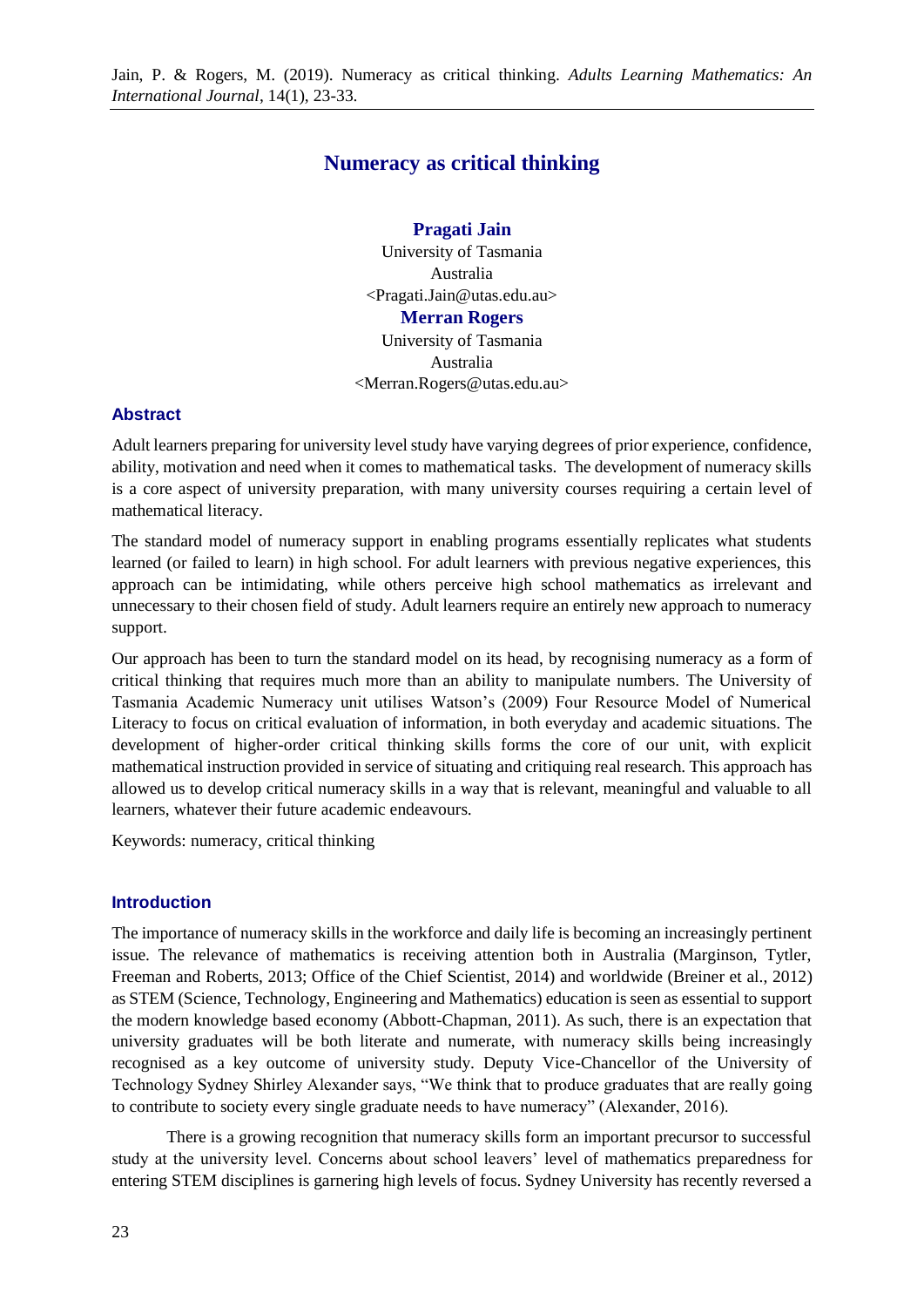decision to waive mathematics pre-requisites, and from 2019 will reinstate 2-unit mathematics as a prerequisite for entry into 62 degrees (Alexander, 2016)., including economics, commerce, engineering and IT, psychology, pharmacy, veterinary science and science. These courses have an indisputable mathematical component. However, an understanding and ability to think critically about numerical concepts and information is important for students in all academic areas (Gazit 2012). Indeed Australian Prime Minister Malcolm Turnbull has recently suggested that Maths/Science should be a prerequisite for any university study. "More universities are requiring and they should all require in due course that mathematics or science should be a prerequisite school subject to have completed to go onto university." (Bagshaw, 2016).

The University of Tasmania Tertiary Numeracy Enquiry (Skalicky et al., 2010) audited the level and type of mathematics and numeracy in undergraduate courses across the university and the level of numeracy needed to successfully complete an undergraduate course. It was conducted in response to staff concerns about a mismatch between numeracy requirements of University courses and students' ability to meet these demands. Findings emphasise the need for numeracy skills across all disciplines, with nearly every School reporting that data representation, analysis, and interpretation were specifically required for their courses. Academic staff also identified concerns about the critical thinking and problem solving abilities of students, which is consistent with findings at other higher education institutions in Australia (e.g., Chapman, 1998, Galligan & Taylor, 2008; Kemp, 1995) and internationally (e.g., Gill & O'Donoghue, 2006), as well as at the pre‐tertiary level (Office of Tasmanian Assessment, Standards and Certification, 2008).

### **Development of the Academic Numeracy unit**

The University of Tasmania Academic Numeracy unit was developed in response to the findings of the Tertiary Numeracy Enquiry, to ensure all enabling course students had a base level of numerical literacy, regardless of their future area of study. The focus of the core, semester-long Academic Numeracy unit is a critical thinking approach to build numerical literacy.

Pre-degree Programs at the University of Tasmania is the entry level course for students who have not traditionally considered tertiary education (including first-in-family, mature-aged, low socioeconomic background, those not meeting entry requirements and students with health or learning issues). This course acts as an enabling, pathway program for students who wish to enter bachelor level study and equips adult learners with skills needed to successfully transition to degree-level study.

Pre-degree Programs adult learners have different and diverse mathematical backgrounds and abilities, and varying levels of confidence and motivation. Many are intending to undertake non-STEM degrees (Education, Nursing, Arts, and Social Sciences etc.) and may not see the need to study mathematics. The student cohort is non-traditional, 27% aged over 30 years, 24% last studied mathematics more than 10 years ago, and 30% have not studied mathematics beyond Grade 9/10. Approximately 13% of the students are from culturally and linguistically diverse backgrounds. Many students have disengaged from study (particularly mathematics) earlier than year 10. In Tasmania, overall tertiary participation of 14.3% is well below the national average of 18.8%, with some regions, such as the Cradle Coast being well below average at 8.7% (Australian Bureau of Statistics, 2011). Many students enrolling in Pre-degree mathematics programs have either not attempted or not done well in college mathematics for a variety of reasons, including lack of ability, interest, motivation or perceived relevance, ability, unsuitable teaching techniques and prior negative experiences.

#### **Background - what we used to do and why we needed to change**

Previous entry-level mathematics units in the University of Tasmania Pre-degree Program were essentially a replication of high school mathematics with traditional topics (number, algebra, geometry,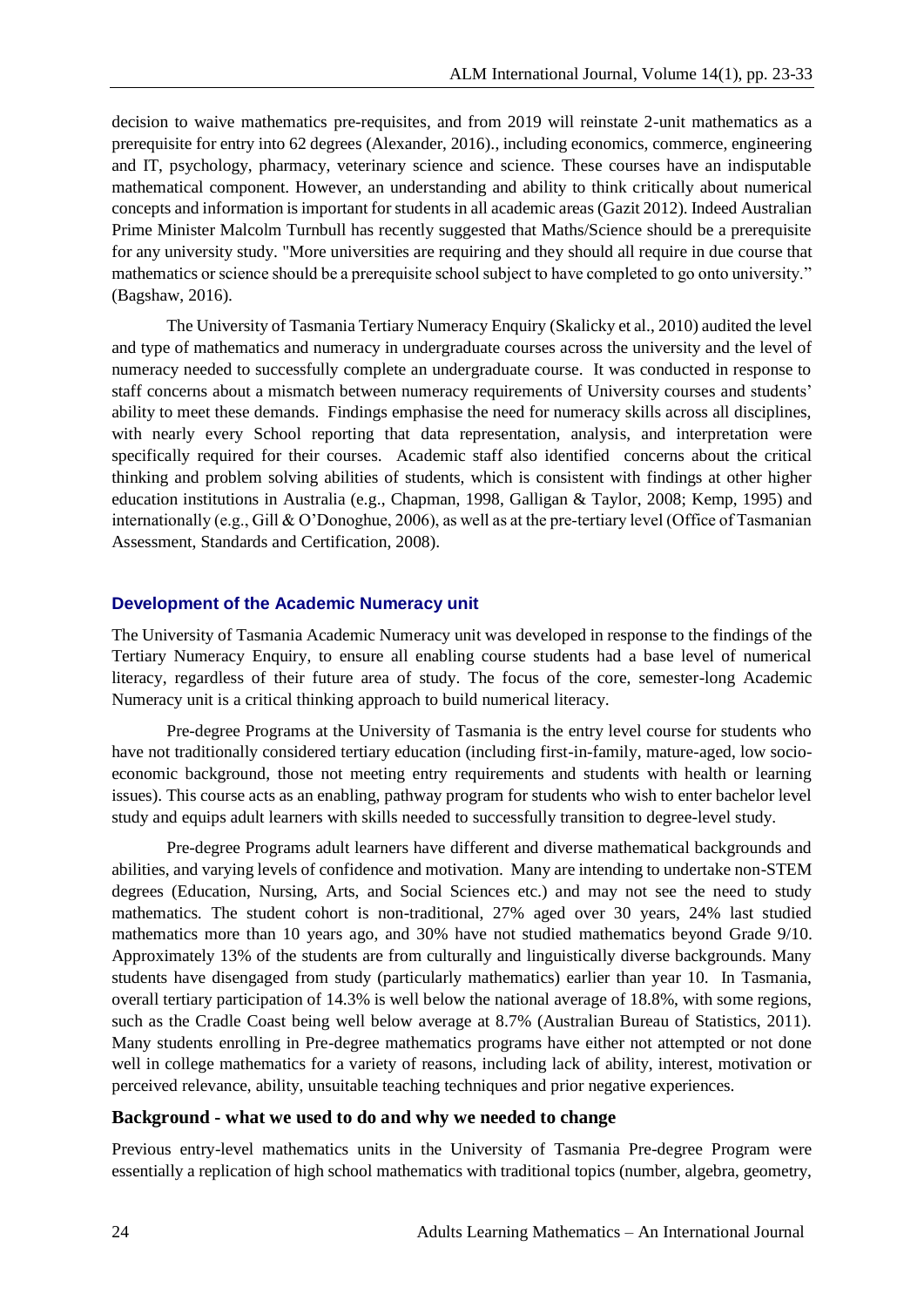and statistics) delivered in traditional ways. However, the traditional content and delivery was not producing good results: students lacked confidence, their liking of and ability in mathematics was not increasing and many did not see its relevance to non-STEM areas of study. Many students objected to the fact that the unit replicated high school mathematics and they felt that they had been there, done that!

The challenge was to design a curriculum that was significantly different to the standard unit. We needed to meet a number of requirements, in a way that resolved multiple, somewhat competing, constraints. The new unit would:

- Prepare maths-inclined students for further mathematics study
- Prepare nursing/paramedic practice/education pathways students for mathematics entry requirements
- Prepare students entering non-mathematics disciplines for general academic success in first year units
- Be unlike high school mathematics courses
- Achieve all of the above while catering to a non-traditional student cohort with vastly diverse mathematical backgrounds and abilities.

Additionally, we were keen to improve our student's attitudes towards mathematics by building our student's confidence in their mathematical abilities and fostering in them an understanding and appreciation of the relevance of mathematics in their lives.

### **The critical thinking approach**

In designing Academic Numeracy, we were well aware of a larger responsibility to our students: for many of our students, this may be their last formal mathematics instruction. What should a "last chance" mathematics unit focus on? How much mathematics is "enough" (for academia, for life)?

High school mathematics typically divides mathematics into specific topics: number and algebra, measurement and geometry, statistics and probability (Australian Curriculum, Assessment and Reporting Authority, 2016). Rather than mirror these topics, we focus on developing skills that go far beyond being able to do calculations and solve word problems. We realised that mathematical ability is in fact a form of literacy, in which critical thinking performs a crucial role. Numerical literacy involves making sense of information that contains mathematical concepts and expressions, making connections with other ideas and contexts, and creating meaning and knowledge. In short, it involves being able to think critically about numerical information. Critical thinking, then, is the both the foundation and the goal for the Academic Numeracy unit. The unit aligns with Jane Watson's Four Resource Model for critical numeracy (Watson, 2009), which in turn is based on a framework for critical literacy (Freebody & Luke, 1990). The Four Resource Model (Figure 1) highlights the components of "de-coding, meaning-making, using and analysing" within the critical thinking framework. The application of this framework in the Academic Numeracy unit involves engaging our students in understanding, analysing, evaluating and making decisions about everyday and academic issues that involve mathematical concepts.

The critical thinking approach makes the unit very different to previous high school courses our students may have encountered. With the development of higher-order critical thinking skills at the core of the unit, the unit is immediately relevant and valuable to all of our students, whatever their chosen field of study.

To meet entry requirements for STEM and other pathways, we recognised the need to provide explicit mathematical instruction within the unit. However, the diversity of our student cohort discouraged a traditional approach. One consideration that was paramount in our unit design was the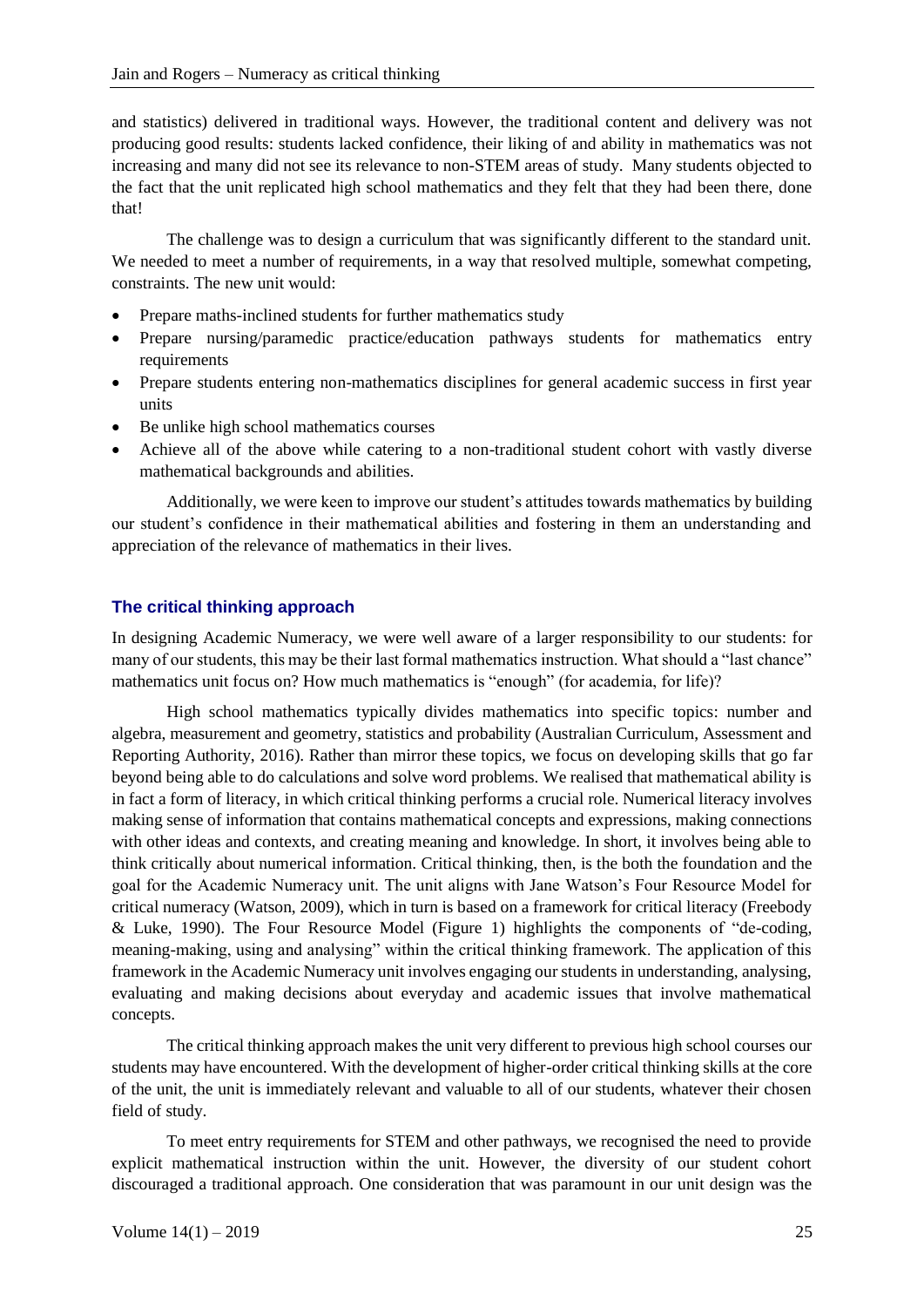desire to prepare students for further study by developing not only critical numeracy skills, but also an understanding of mathematics in academic disciplines and the world. As statistical research, data collection and analysis forms the heart of most of the research people will encounter in their day-to-day lives and future academic studies, we chose to make statistical literacy the focus of the unit. As the economist, Max Roser, who runs the Our World in Data project (https://ourworldindata.org/), notes:

The kind of maths that people are taught at school focuses on algebra and calculus, which they hardly ever use later in life. … You use statistics all the time – for the weather forecast or calculating your income. And whether you're talking about it with other academics or in the pub, these are topics that matter to people.

(Roser, quoted in Cumming 2015)

| De-coding                               | <b>Meaning-making</b>                             |
|-----------------------------------------|---------------------------------------------------|
| Terminology                             | What do I know?                                   |
| Maths ideas and key concepts            | What is the text about                            |
| Different ways numbers are used and     | How do mathematical concepts make sense           |
| represented                             | and help me understand this context?              |
| mathematical<br>Key<br>and<br>processes | What is confusing or misleading?                  |
| procedures                              | Are there other possible meanings?                |
|                                         |                                                   |
| Using                                   | <b>Analysing</b>                                  |
| How are the numbers or mathematical     | Is it true? What is the evidence?<br>Are          |
| concepts significant of useful?         | mathematical concepts used appropriately? Is      |
| What is the purpose of the text         | it logical and consistent? Is it researched       |
| How might the text be used to promote   | appropriately? From a reputable source?           |
| different viewpoints?                   | it fair?<br>Different views, values,<br><b>Is</b> |
| What are the possible applications?     | perspectives or types of research.                |
| What are the likely impacts?            | What is missing?                                  |
| How would I use this text and what      | How does it position me?                          |
| decisions would I make based on it?     |                                                   |
| Am I now thinking about issues and      |                                                   |
| mathematical concepts differently?      |                                                   |

*Figure 1*. Watson's Four Resource Model for Critical Numeracy (2009)

With this in mind, the Academic Numeracy unit centres around critical thinking about statistical research, using both everyday and academic examples, with explicit mathematics instruction provided as needed, to clarify, situate, and critique actual research. In this way, students develop the mathematical skills needed for entry requirements, alongside higher-order critical thinking skills that are of value to all students regardless of their future academic endeavours.

### **How we do it? The structure and focus of our unit**

Forefront in the minds of staff in the Academic Numeracy unit is the nature of the cohort of students. The Australian Association of Mathematics Teachers (AAMT, 1998) discusses the importance of a grounded appreciation of context and this is particularly important for our adult student cohort who, as noted above, may have disengaged from high-school mathematics, have poor mathematics' attitudes and do not see the relevance of algebra and trigonometry to their lives. Kemp and Kissane (1990) consider that "If students have not learned how to use mathematics across the curriculum unless explicitly asked to do so, it is unlikely that they will use mathematics beyond the mathematics classroom" (p. 117). Additionally, Maciejewski (2012) and Clute (1984) found that students with high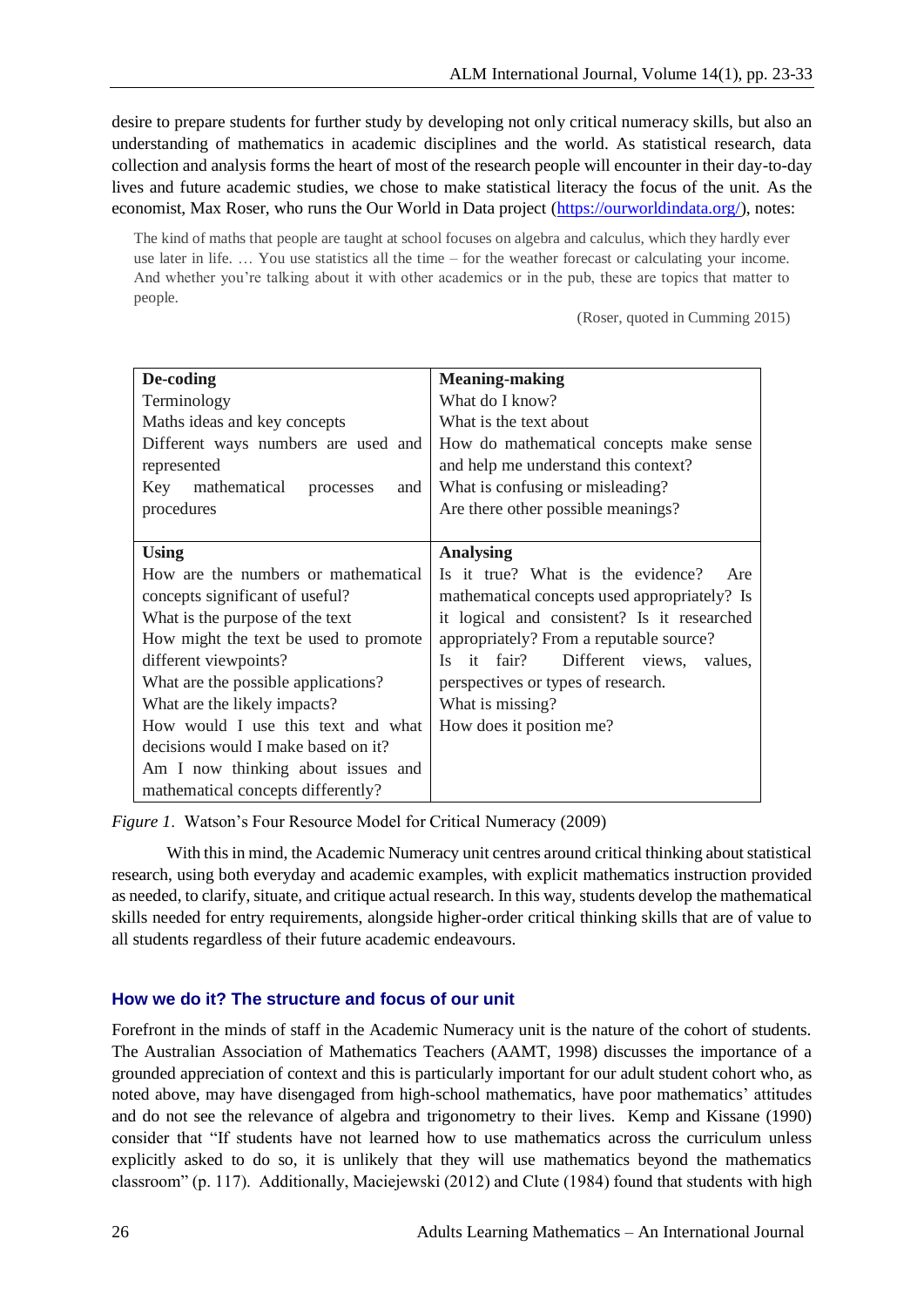math anxiety benefited from an approach based on explicit instruction. To address this issue, the Academic Numeracy unit provides sequenced skill-based, computational exercises aligned with incontext use of those mathematical skills to make sense of everyday and discipline specific research. The focus is to engage students in using mathematical tools to critically evaluate and make meaning of mathematical information using critical thinking skills. Students are encouraged to consider mathematics as a way of thinking and communicating with direct relevance to their lives, future study and career aspirations. Further details are provided in the sections below.

The unit structure employs principles of constructive alignment (Biggs  $\&$  Tang, 2007), with components structured around Watson's Four Resource Model for critical numeracy (Watson, 2009). Opportunities for students to engage in self-directed study develops their understanding and skills from different entry points. Additionally there are mechanisms for self-checking their understanding and formal assessment processes that engage with both numerical literacy and critical thinking.

Integral to the sequential development of skill and concept is the linkage between different aspects of the unit. Each component (lectures, tutorials, open learning resources and assessment tasks) focuses on aspects of Watson's Four Resource Model (2009) and provides recursive and iterative opportunities for students to develop and check on construction of knowledge, skill level development and the ability to apply number skills to critical thinking processes. Within this framework, opportunities are provided for students to revisit earlier tasks, and pursue additional work at their own level and pace (Figure 2).



*Figure 2*. Relationship between components of Academic Numeracy highlighting the recursive and iterative nature of opportunities for students to develop skills.

### **Lectures**

Lectures utilise all four parts of Watson's (2009) Resource Model for critical numeracy with content based around statistical literacy. Lectures provide opportunity to develop understanding of terminology and number skills (de-coding), while placing mathematical concepts within a meaningful and relevant context (meaning-making). Lectures analyse how numbers and mathematical concepts promote particular viewpoints and allow predictions and decisions to be made (using). Students are encouraged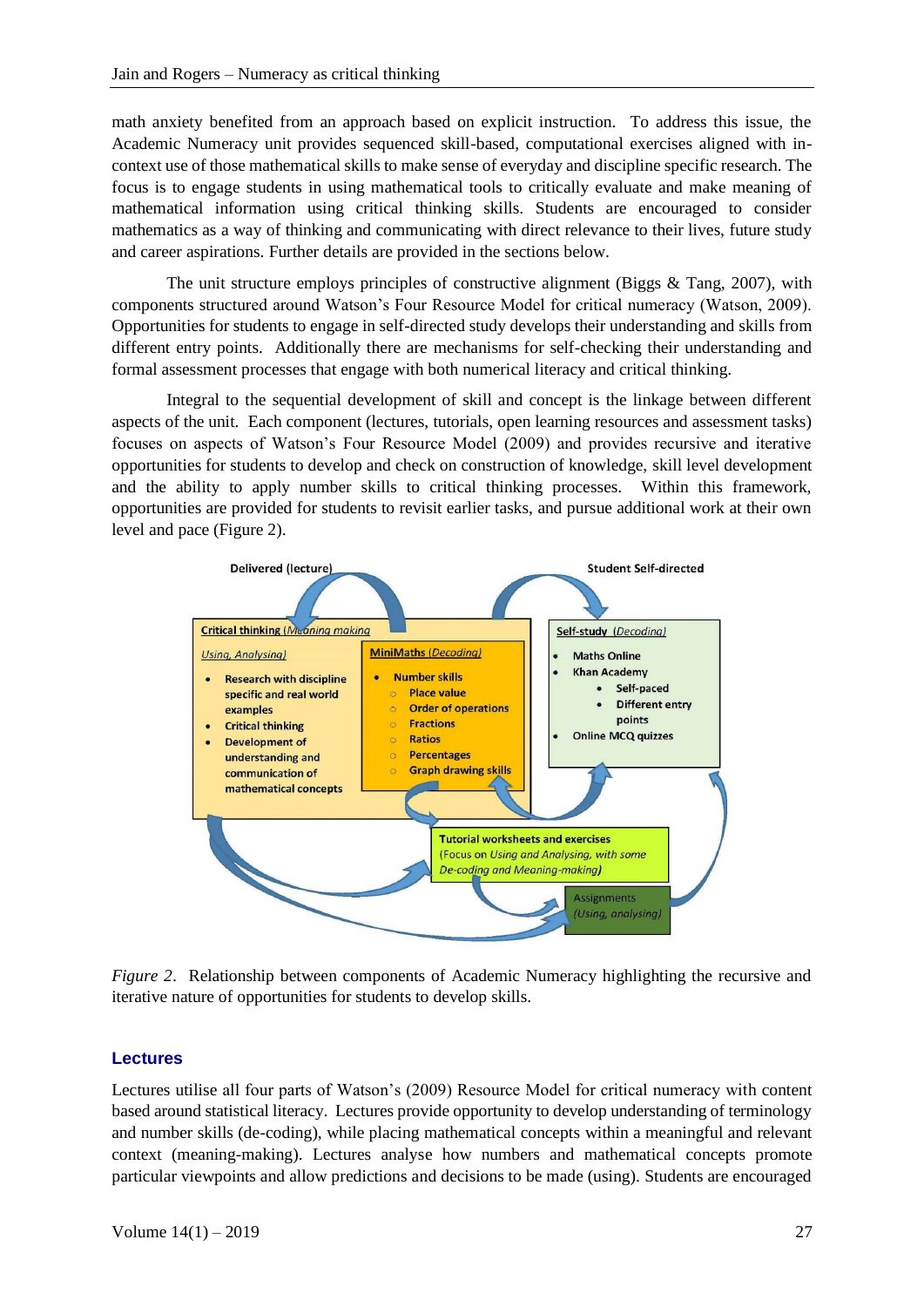to examine evidence, assess assumptions and perspective, and evaluate and reflect on their own position (analysing). Throughout the lectures, students work through problems, engage in individual and group activities, self-check understanding and clarify and develop concepts and skills with peers and staff.

The statistical focus of the unit is not typical - statistical calculations form only a small part of the broader notion of statistical literacy. We aim to develop informed citizens who recognise the value of statistics and large-scale population research in providing insights into current issues, where content and delivery emphasises the importance of data in telling a convincing story about the world. The use of popular media as a source of text and data engages students in the four domains of Watson's Four Resource Model (2009). Graphs, tables, case studies and evidence presented in legal cases is used to engage students in numerical concepts relevant to everyday life. This is where the mathematics is in everyday life! We try to bring in topics that matter to people, and the research around these topics that is based on statistics (not algebra and calculus).

### **Example 1: Climate Change.**

To introduce the topic, students consider data from current and recent newspapers highlighting heatwaves, droughts, floods etc. Long-term data in the form of reports, tables and graphs from the Australian Bureau of Meteorology and other reputable sources builds the story. Students then examine their own perception of climate change, with discussion regarding what needs to be known to make informed decisions. Students are challenged to undertake meaning-making and use data to critically evaluate and analyse the concept of climate change. Previous skill development in percentages and ratios are used in context to support understanding and interpretation of the statistics and graphs.

## **Example 2: Mandatory bike helmet legislation.**

A mandatory bike helmet law lecture provides an example of integration of critical thinking skills and mathematical skills developed in the unit within the context of Watson's Four Resource model (2009). Initially the lecture involves students engaging in Watson's concepts of meaning-making, using and analyzing, by examining their personal views and considering the wider context of mandatory helmet laws. Discussion centers around interpreting research and popular articles that promote differing viewpoints regarding helmet laws. Class discussion culminates in developing ideas about what types of data would be required to assess the effect of mandatory helmet laws.

Additional web-based research into the effectiveness of bike helmets leads to examination of an original research article by Dinh et al. (2013). The research results are discussed and interpreted using statistical concepts that have been developed within the unit (percentages, ranges, demographic data, sample selection, correlations and causation etc.) This involves the process of integrating decoding with using, meaning-making and analyzing to integrate mathematical skills in an example of a broader context.

### **MiniMaths**

Within the formal lectures, "MiniMaths" comprises a short numeracy skills focussed component (part of Watson's (2009) de-coding) to introduce or reinforce numerical concepts required to engage in critical thinking. This explicit mathematics instruction supports students and prepares for further study in the other critical numeracy domains. Varying backgrounds made it essential to include this component, while delivery also needed to be sensitive to students already skilled in basic numeracy concepts. The focus of the unit is on developing numerical critical thinking and the inclusion of the MiniMaths component is innovative as it is provided for students to develop mathematical skills at their own pace, at their own level.

Students are presented with a concept (such as order of operations, rounding, directed numbers, decimals, drawing graphs) in a short focused mini-lecture, followed by an opportunity to explore and self-assess their understanding. Additional self-study opportunities are provided, including relevant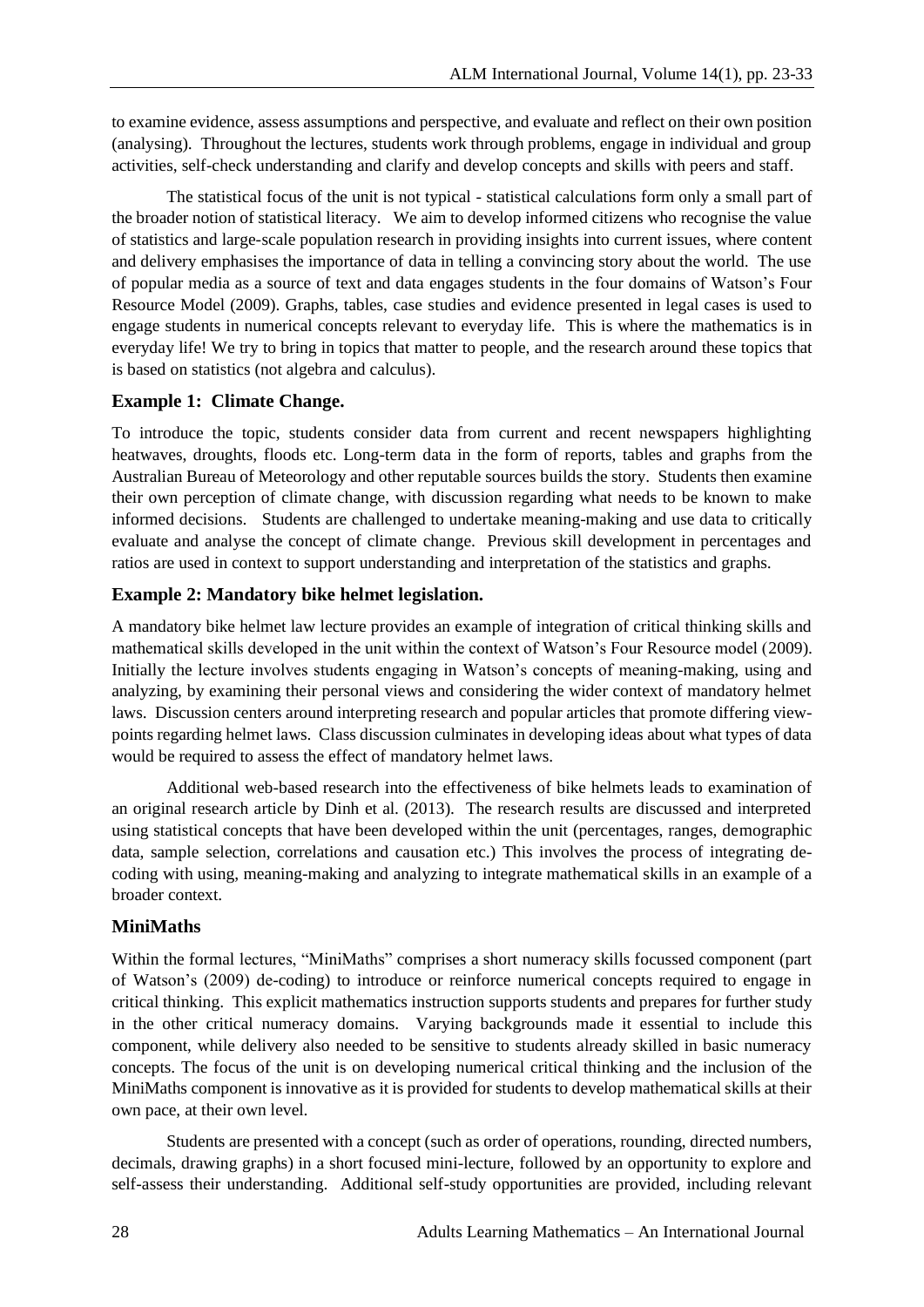self-paced open learning resources (Khan Academy clips and guided lessons through the web-based program MathsOnline).

Students can work through suggested MathsOnline lessons to develop skills introduced in MiniMaths. Students with lower level entry skills can search for and work through lessons appropriate to their individual level at their own pace in privacy. Students with advanced level skills can extend and expand their knowledge with access to higher-level lessons and questions. Through a process of self-assessment of their skill and confidence in the MiniMaths lesson, students can do as much or as little as they individually need.

## **Tutorials**

Tutorials engage students in Watson's (2009) domains of using, meaning-making by examining texts and research articles to identify mathematical concepts and make sense of the material in context, utilising the terminology and mathematics concepts covered in the lectures and "MiniMaths" components. For example, students are asked to design and conduct a short research study to identify average signature length. As a tutorial group, students develop the research question, design an experiment, collect and analyse the data by performing basic analysis of central tendency, drawing tables and graphs to identify distribution of data to draw conclusions. In other tutorials, students are involved in Watsons (2009) domain of analysing to assess whether mathematical concepts are being used appropriately by examining the evidence provided in texts and to understand their own position.

Each weekly tutorial provides the support that links with the MiniMaths, weekly quiz, tutorial exercise and numerical component that is introduced in the statistical research component of the unit.

## **Weekly online quizzes**

Students engage in self-checking their skill development with low weighted weekly online quizzes related to the MiniMaths topic. The quizzes are focused on Watson's (2009) domain of decoding to provide development of underpinning numeracy skills which are then applied in critical thinking contexts. Additionally, the MiniMaths and quiz weekly topic forms part of the following week's tutorial which enables tutors to check on skill development and provide students with specific and focussed support.

## **Open Learning Resources (OLRs)**

To support student development, open learning resources are used to provide self-paced learning support for students. These OLRs provide opportunities to engage students in all domains of Watson's (2009) Four Resource model by exposing students to examples of data representation and research studies that highlight skills or extension topics covered in the lectures.

## **But where's the maths?**

The choice of topics within the unit are selected by the current and future needs of the students to understand and interpret research results within their non-STEM degree context. The focus is on conceptual development but with some explicit instruction in

- Statistical literacy and data analysis research design, variables, graphs (drawing and interpretation), tables, calculations of central tendency, normal and skewed distribution
- Proportional reasoning (as research results are often expressed using percentages and ratios)
- Algebra (as a way of formalising patterns and linked to relationships between variables)
- Finance (for personal numeracy)

Statistical literacy is a core component and is the focus of the first six weeks, as well as the overarching theme. Although there are some calculations of measures of central tendency, this is done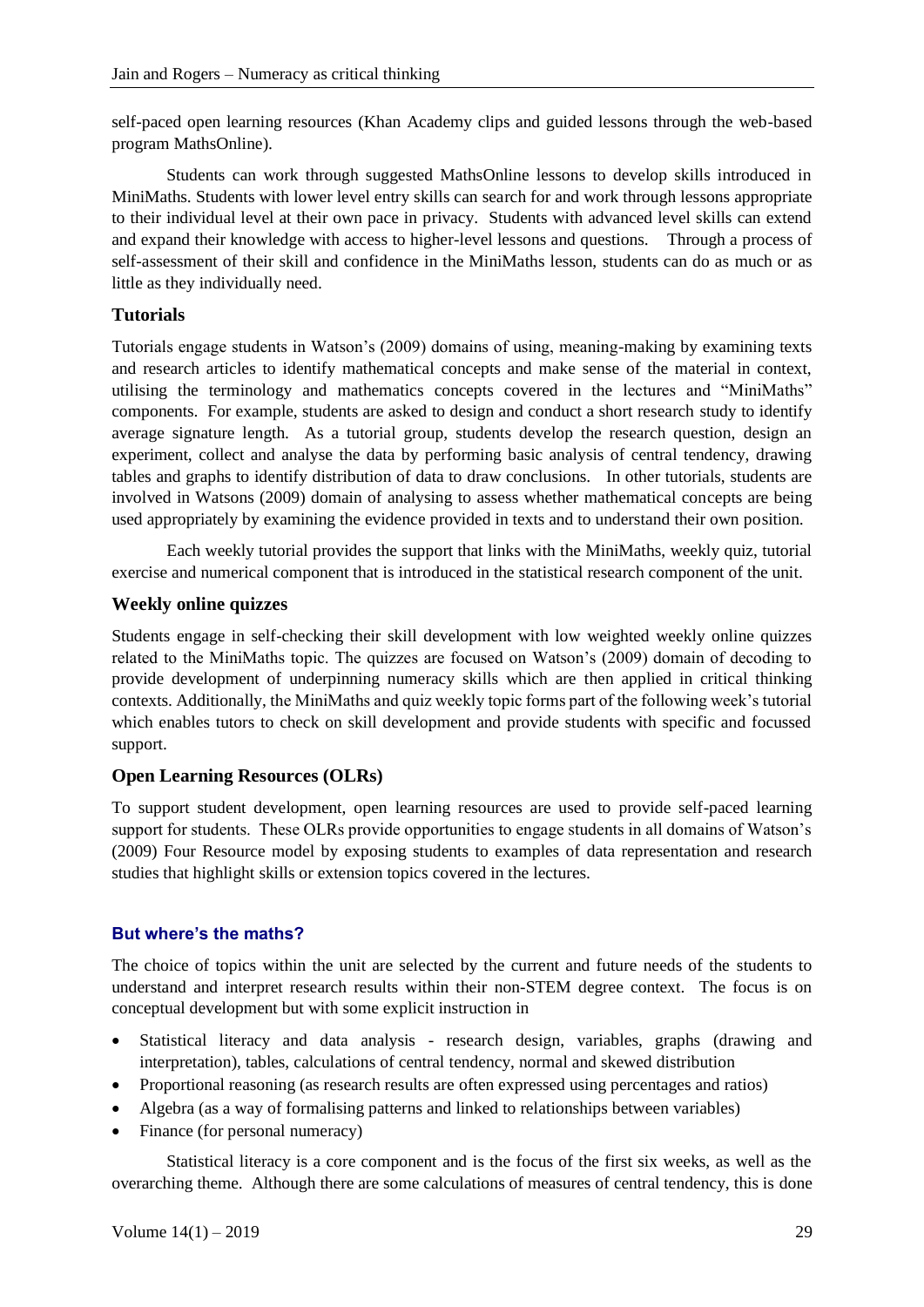only within the context of evaluating statistical research, with the emphasis on critical thinking about what the research results are telling us. The development of number facts is integrated with statistical literacy by discussing aspects such as sample size and figures as raw numbers and as percentages or ratios. The focus is on understanding the figures in context to interpret and find the significance of the results.

#### **Student perspective**

Many students report that they find the unit surprising and challenging. The focus of the unit is very different to what they were expecting or their previous experiences with mathematics, resulting in changes to their perceptions.

Overall my view and attitude towards learning Maths have dramatically changed in direct response to what I have learned this semester from the unit.

Part of our concerns about the original content and structure of the previous Academic Numeracy unit was that it mimicked high school mathematics and our aim for the new unit was to challenge students to think differently and apply mathematics in a context to which they had not previously not been exposed. For some students the challenge is unexpected. Based on previous study of traditional mathematics topics students expect that they will be able to easily complete the assessment tasks. However, the critical thinking focus and the requirement for meaning-making, using and analysing produces a more demanding unit.

I found that I had to work in order to comprehend the concepts. The Assignments were challenging but very enjoyable to partake in.

Students respond positively and develop confidence with mathematics, with many seeing the value in critical thinking about numerical information and the importance of developing skills in the decoding domain to support higher order thinking.

Learning how to critically evaluate information with a mathematical view. Given that I was a less than successful student in high school many years ago, I have large gaps in my mathematical knowledge. This unit has helped to fill these gaps with things such as percentages, fractions. The ability to utilise mathsonline as an additional source of education which is tied in with the weekly lessons and helps clarify and reinforce what has been taught is also of great benefit.

Particularly relevant for the cohort of students is the increase in confidence and reduction in maths anxiety. Many students report that they are less fearful of mathematics.

At the beginning, I was very nervous about taking this unit but now I feel much more confident in mathematics than I could ever imagine.

I had really struggled with my maths at high school and developed a negative relationship and I was extremely nervous about starting this course. I can now quite comfortably say that I really enjoyed this course, and was eager to see my results… I am currently looking into trying the next level up.

Students find that they transfer the skills learned in the classroom to their everyday life, talk to their families about the research studies and learn to see the relevance of mathematics to their career aspirations.

I found myself challenging myself when I was offered an opportunity to investigate numerically in day to day life, previously I would have let it go.

I am pleased that I am able to use the things we learnt in real life as well, such as calculating percentages, thinking critically about information presented by media sources, and also tax.

The unit requires students to read research articles and write responses explaining their answers using supporting evidence from the research and/or graphs. Ackland (2014) argues that literacy may be an additional barrier. This may be true if the assessment tasks are primarily a procedural mathematics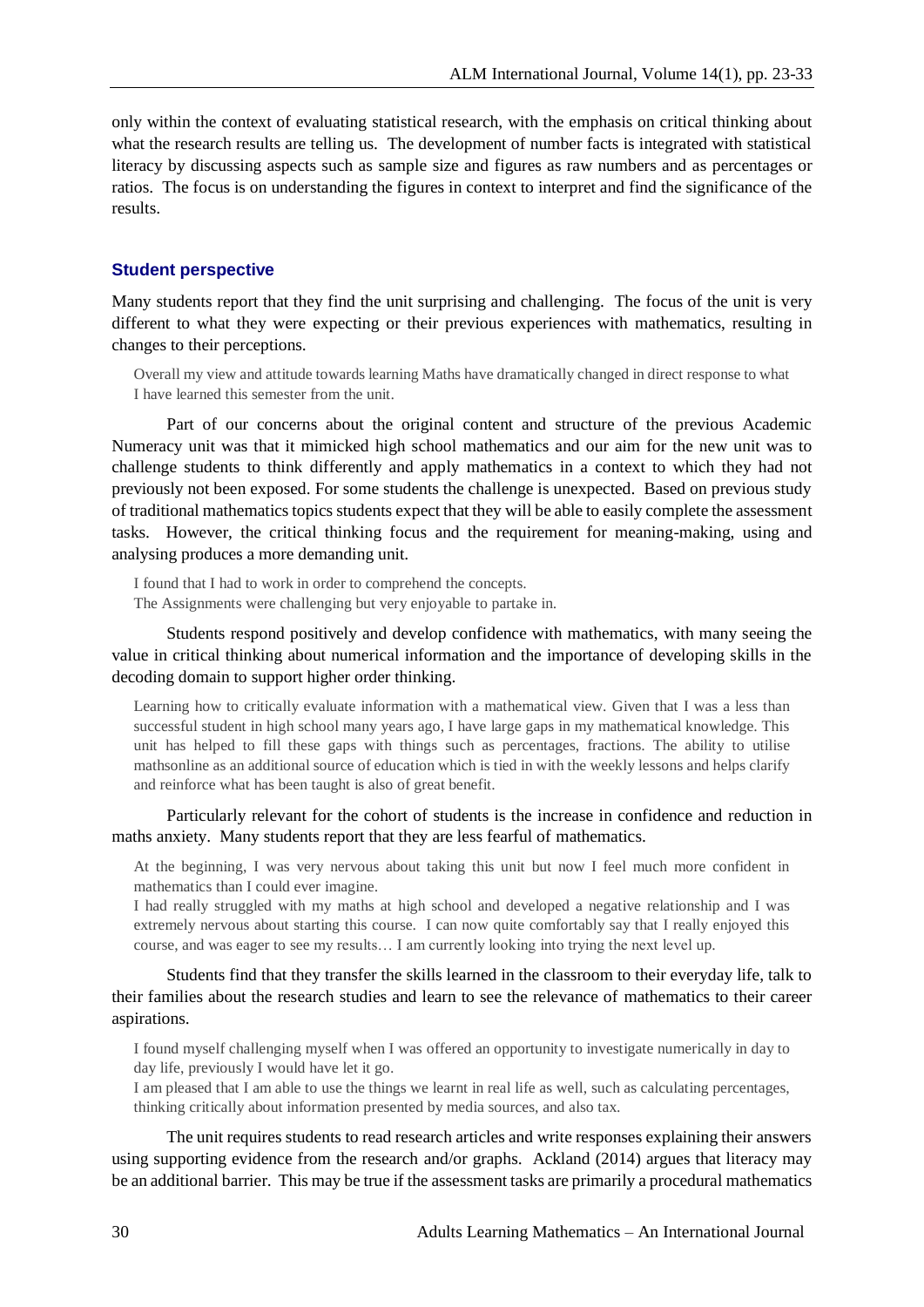problem dressed up (e.g. a word problem). However, we design assessment to be primarily a higher order conceptual task (with perhaps some procedural mathematics required to fully appreciate it) and utilise current topics and issues to engage students and promote the relevance of mathematics to their lives and study. For example, assessments relate to changes in learner driver speeds, health issues (heart attack rates, dental costs, autism, and happy people getting more done at work) and current finance issues.

One of our original concerns was how to provide learning opportunities that addressed individual student entry points. Our answer was to provide the short MiniMaths lecture each week to introduce the topic, provide links to open learning resources and MathsOnline lessons and then give students an opportunity to self-check progress with weekly quizzes. This allows students to develop their own understanding from their individual base level.

I found the MathsOnline lesson to be very helpful and a really useful resource to cement the techniques learnt in the lectures and tutorials.

The material and resources were particularly interesting and helpful in assisting me to grasp various numeracy concepts. The additional online mathematics aids were excellent and being able to access so much information at my own pace lead to my improvement in the subject.

The University of Tasmania student feedback system (eVALUate) provides quantitative and qualitative responses from students. Students from 2015 and 2016 indicate high levels of overall satisfaction with 96% of responding students indicating overall strong agreement or agreement in favour of the unit and learning opportunities provided. Specifically students respond positively to the following unit evaluation questions in relation to the unit.

- The learning experiences helped me achieve the learning outcomes 96% agree or strongly agree
- The learning resources in this unit help me to achieve the learning outcomes 96%
- The assessment tasks in this unit evaluate my achievement of the learning outcomes 97%
- I am motivated to achieve the learning outcomes in this unit 93%
- I make best use of the learning experiences in this unit 92%
- I think about how I can learn more effectively in this unit 91%

## **Authors' reflection**

Development of the unit has been a challenging and rewarding experience. For those involved, the focus on critical thinking about numbers has been a process that has required a change in the way we think about mathematics and what it means for students. Rather than focusing on process as a goal, we have been constantly looking for relevant and interesting examples that provide an opportunity to integrate number skills. This provides students with a reason to develop number skills that promotes an understanding of the concepts that underpin the examples.

It has been challenging to align the two strands and still ensure that we meet the requirements for students who are progressing to non-STEM degrees, while providing an engaging unit that aims to alter the attitudes of many students to mathematics

#### **Reflection of staff unit teaching staff**

Staff involved in the unit have identified that the critical thinking approach in this unit is desirable for adult learners, as being able to critically analyse a piece of research or even a newspaper article for soundness will serve them well both in university as well as generally in life. The focus on critical thinking and analysis using mathematics has the effect of producing two groups of students: one group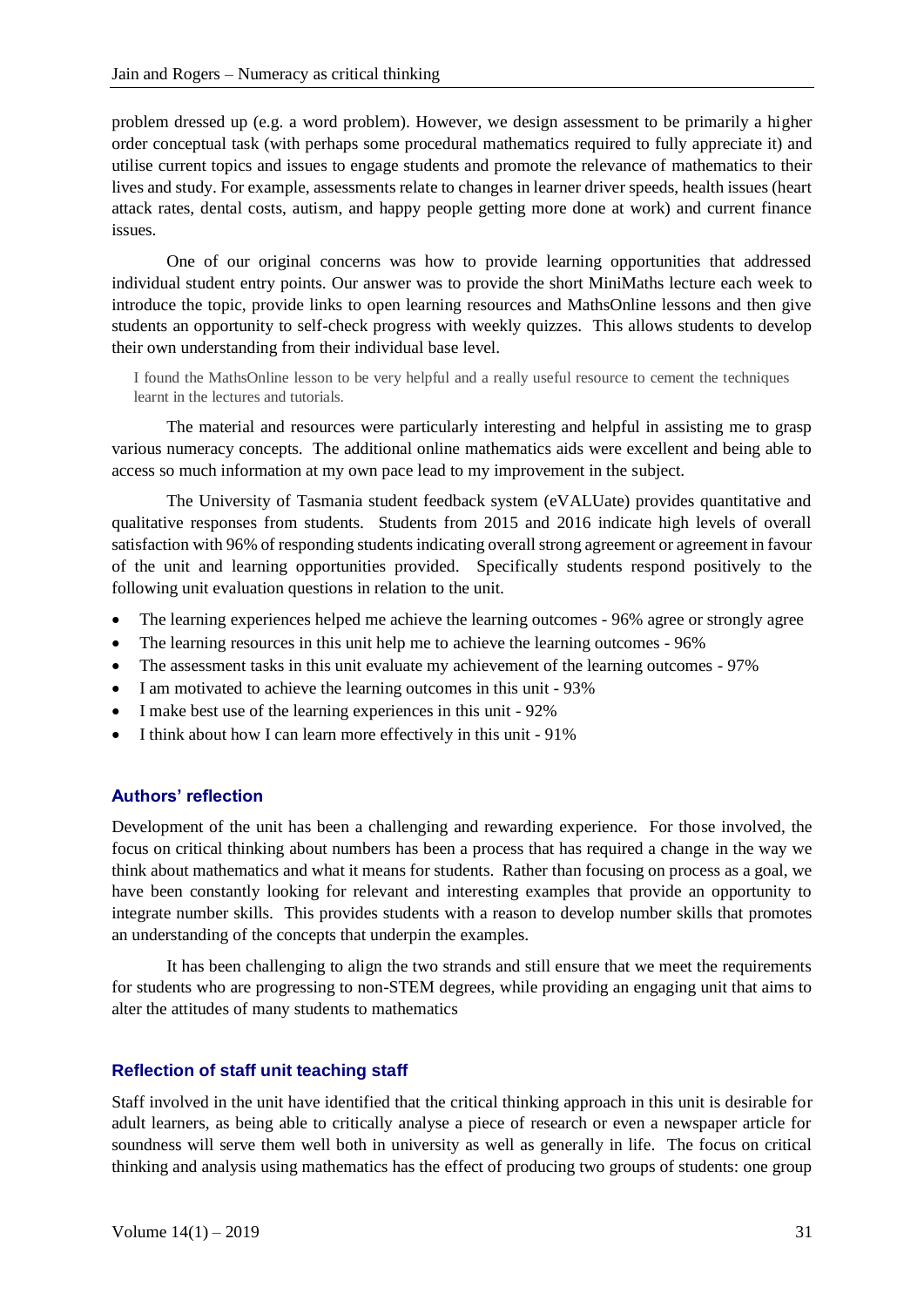loves the approach and the other is wary and perhaps confused as to why there is not more standard mathematics in the unit. Staff find that the critical thinking approach has the welcome effect of "levelling the playing field": Students who are comfortable with calculation-based tasks still find the critical thinking aspects challenging and rewarding, whereas students who are initially daunted by standard mathematics find that our approach allows them to engage with mathematical thinking in a way that has been previously inaccessible to them. Most of our students come to appreciate that critical thinking is the cornerstone of numerical literacy, and understand that the skills they learn in this unit will stand them in good stead throughout their future study.

### **Summary**

The development and delivery of Academic Numeracy as a mathematics unit with a focus on critical thinking has been a challenging and rewarding process for staff that has required us to think differently about mathematics education. We have developed a unit that engages adult learners in thinking critically about mathematical information, while providing underpinning explicit mathematics instruction to enable students to appreciate and utilise mathematics across their preferred discipline area and within their lives. Responses from students have been generally positive, with some students surprised at their ability and enjoyment of mathematics. By being cognisant of the diverse entry levels of skills we have created a unit that allows self-paced development in procedural mathematics alongside higher order critical thinking skills to provide a rich and relevant learning experience for all of our students.

This was my favourite subject…. I finally understood and 'got' numeracy.

#### **References**

- Abbott-Chapman, J. (2011). Making the most of the mosaic: Facilitating post-school transitions to higher education of disadvantaged students. *Australian Educational Researcher 38*(1):57 - 71. DOI: 10.1007/s13384-010-0001-9.
- Ackland, A. (2014). More… or less: towards a critical pedagogy of adult numeracy. *Adults Learning mathematics: An international Journal. 9*(2), 7 - 21.
- Alexander, S. (2016). Sydney University makes maths compulsory for 62 degrees. *Sydney Morning Herald*. http://www.smh.com.au/national/education/sydney-university-makes-maths-compulsory-for-62-degrees-20160322-gnp12v.html.
- Australian Bureau of Statistics (2011) *Census of Population and Housing*, viewed 13 March 2016, http://www.abs.gov.au/ausstats/abs@.nsf/mf/2011.0.55.001.
- Australian Curriculum, Assessment and Reporting Authority (ACARA), (2016). *Mathematics - Foundation to Year 12*. http://www.acara.edu.au/curriculum/learning-areas-subjects/mathematics. Accessed 28th May 2016.
- Australian Association of Mathematics Teachers, (1998). *Policy on Numeracy Education in Schools*. www.aamt.edu.au/content/download/724/19518/file/numpol.pdf.
- Bagshaw, E. (2016). Federal election 2016: Prime Minister Malcolm Turnbull: Make maths and science compulsory. *Sydney Morning Herald, June 19 2016*. http://www.smh.com.au/ federal-politics/federalelection-2016/federal-election-2016-prime-minister-malcolm-turnbull-make-maths-and-sciencecompulsory-20160619-gpmobe.html. Accessed 28th July 2016.
- Biggs, J., & Tang, C. (2007). *Teaching for quality learning at university*. Maidenhead: Open University Press.
- Breiner, J. M., Harkness, S. S., Johnson, C. C. and Koehler, C. M. (2012). 'What Is STEM? A Discussion About Conceptions of STEM in Education and Partnerships. *School Science and Mathematics. 112*(1), 3 - 11.
- Chapman, A. (1998). Academic numeracy: Developing a framework. *Literacy and numeracy studies, 8*(1), 99 122.
- Clute, P. (1984). Mathematics Anxiety, Instructional Method, and Achievement in a Survey Course in College Mathematics. *Journal for Research in Mathematics Education 15*(1), 50 - 58. DOI: 10.2307/748987.